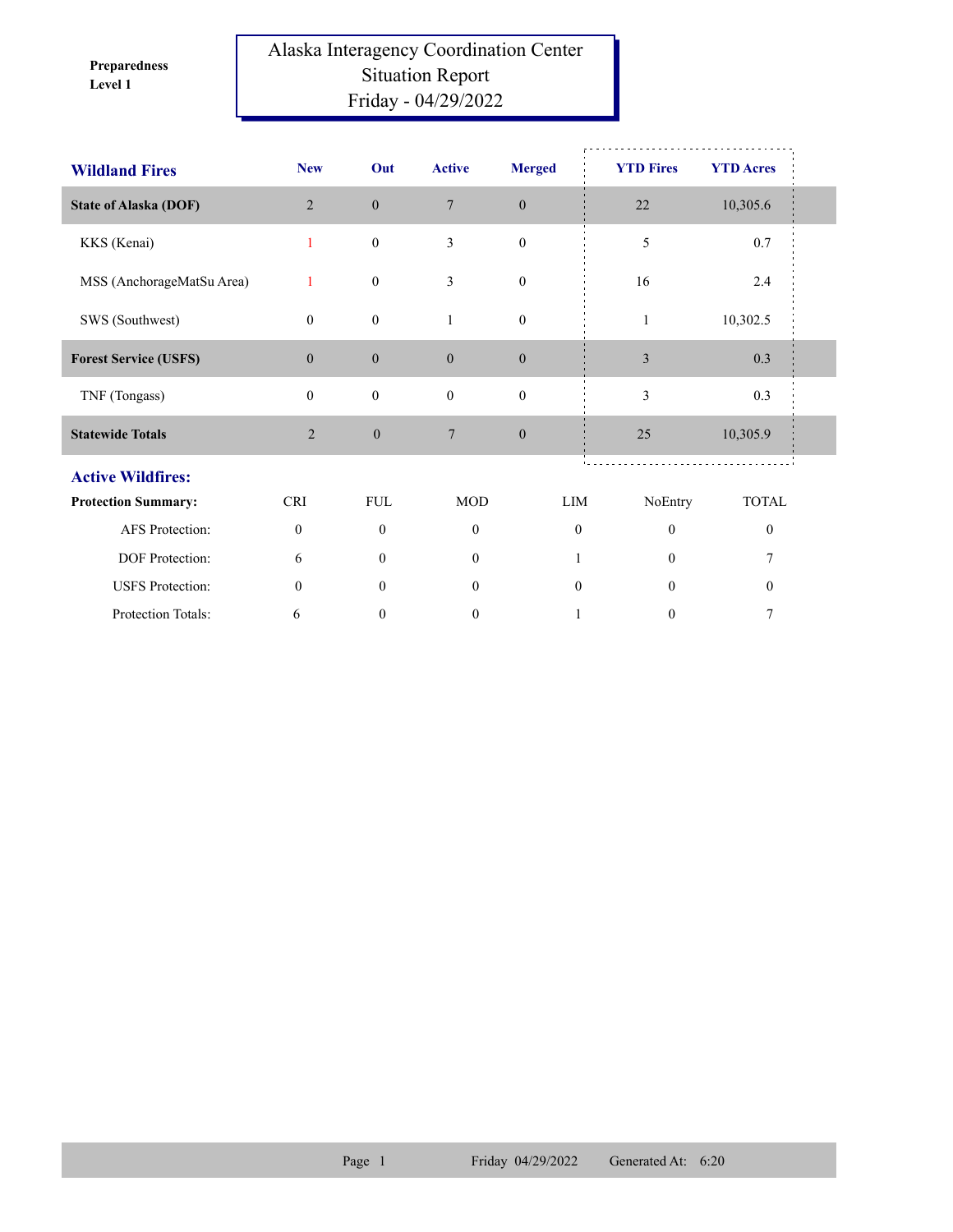## **Active Fires Status Summary**

|                         | Staffed           |                     |                 | Unstaffed         |
|-------------------------|-------------------|---------------------|-----------------|-------------------|
|                         | Contained $(S/C)$ | Uncontained $(S/U)$ | Contained (U/C) | Uncontained (U/U) |
| AFS Protection:         |                   |                     |                 |                   |
| <b>DOF</b> Protection:  |                   |                     |                 |                   |
| <b>USFS</b> Protection: |                   |                     |                 |                   |
| Status Totals:          |                   |                     |                 |                   |

| <b>Active Fires Acreage Summary</b> |                       |                |  |
|-------------------------------------|-----------------------|----------------|--|
|                                     | Acres                 | Acreage Change |  |
| 2 New                               | 0.2                   |                |  |
| 5 Monitor                           | 10,303.1              | 610.2          |  |
| 3 Prescribed                        | 16.0                  |                |  |
| 10 Fires                            | Total Acres: 10,319.3 |                |  |

## **Prescribed Fires**

|                                 | <b>YTD</b> Fires | <b>YTD</b> Acres | <b>New</b> | Active | Out Yesterday |
|---------------------------------|------------------|------------------|------------|--------|---------------|
| Military                        |                  | . O              |            |        |               |
| National Park Service           |                  | 1.0              |            |        |               |
| State of Alaska                 |                  | 5.1              |            |        |               |
| U.S. Forest Service             |                  | 14.0             |            |        |               |
| <b>Fuels Management Totals:</b> |                  | 21.1             |            |        |               |

## **Cause Summary For All Fires (Includes Merged Fires But Not Prescribed Fires)**

|        | Human: 23       |                | 3.3 Acres |
|--------|-----------------|----------------|-----------|
|        | Undetermined: 2 | 10,302.6 Acres |           |
| Total: | 25.             | 10,305.9 Acres |           |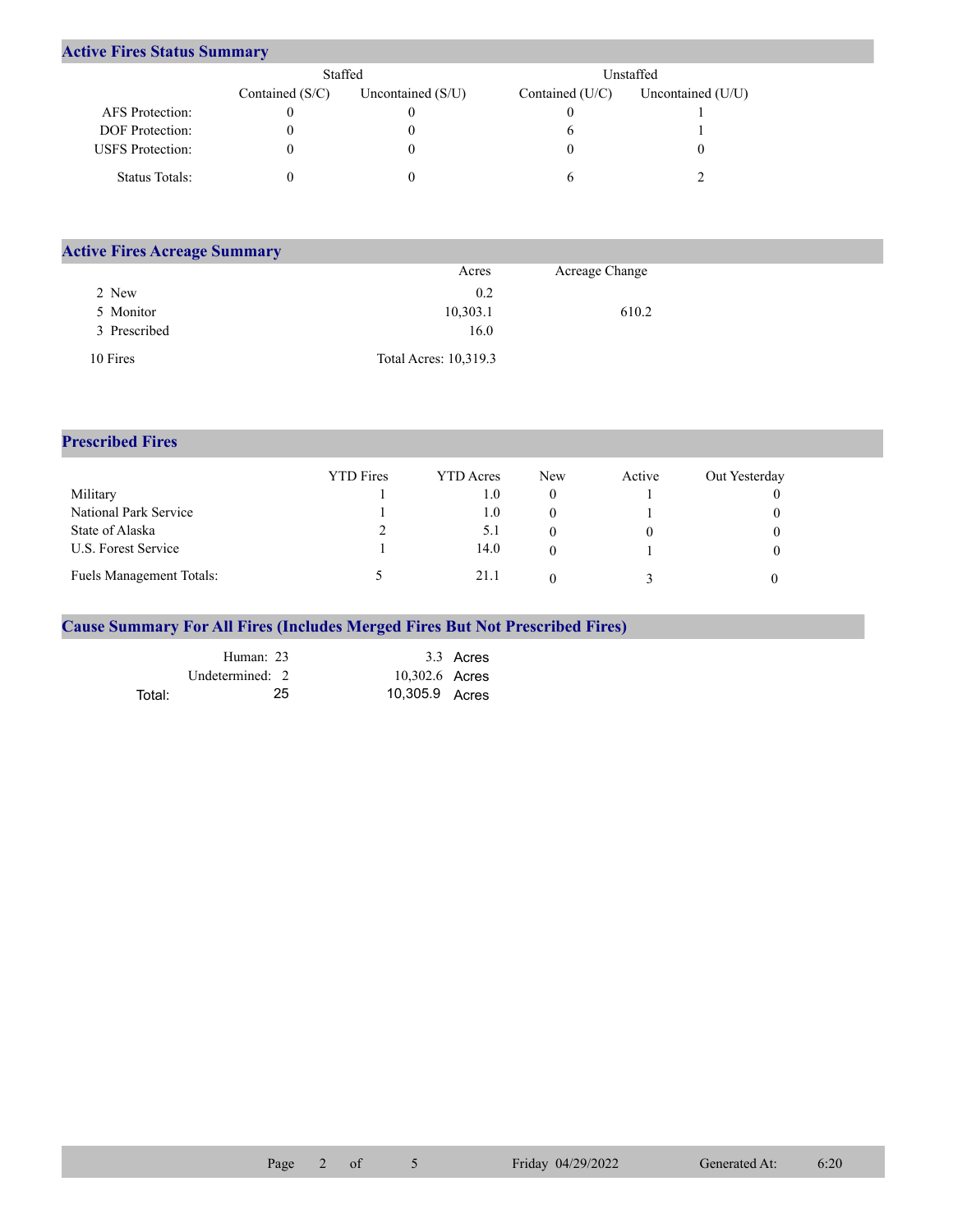| <b>New</b>               | Count: $2^{\circ}$    | Acres: $0.2$  |                                                                                                                                                                                                                                                           |                          |                  |  |
|--------------------------|-----------------------|---------------|-----------------------------------------------------------------------------------------------------------------------------------------------------------------------------------------------------------------------------------------------------------|--------------------------|------------------|--|
| Daily Report From: 04/28 |                       |               |                                                                                                                                                                                                                                                           | $0.1$ Acreage On $04/28$ |                  |  |
|                          | Lat: $60\,23.5867$    | Status: $U/C$ | Acres: $0.1$                                                                                                                                                                                                                                              |                          | Option: Critical |  |
| 203027                   | Lon: 151 10.3383      |               | Start Date: 04/28                                                                                                                                                                                                                                         |                          | Area: KKS        |  |
|                          | Owner: Private        | Unit:         | <b>AKPRI-Private</b>                                                                                                                                                                                                                                      |                          |                  |  |
| 027                      | Name: Reflection Lake |               |                                                                                                                                                                                                                                                           |                          | Cause: Human     |  |
| controlled.              |                       |               | Wildland fire toned out by CES. Reported at milepost 103 of the Sterling highway. K-62 and K-71 responded, along with CES<br>engines. Fire size was a 3x4', smoldering in leaf litter and the base of a single tree. Fire was extinguished, contained and |                          |                  |  |
| Daily Report From: 04/28 |                       |               |                                                                                                                                                                                                                                                           | $0.1$ Acreage On $04/28$ |                  |  |
|                          | Lat: $61\,35.4233$    | Status: $U/C$ | Acres: $0.1$                                                                                                                                                                                                                                              |                          | Option: Critical |  |
| 201026                   | Lon: $14916.4817$     |               | Start Date: 04/28                                                                                                                                                                                                                                         | Area: MSS                |                  |  |
|                          | Owner: Private        | Unit:         | <b>AKPRI-Private</b>                                                                                                                                                                                                                                      |                          |                  |  |

The fire was reported by Matcom as a structure fire. Two Forestry engines responded and found escapement into the wildland. Forestry took action, the fire is contained and controlled.

Name: **Shenandoah**

**026**

Cause: **Human**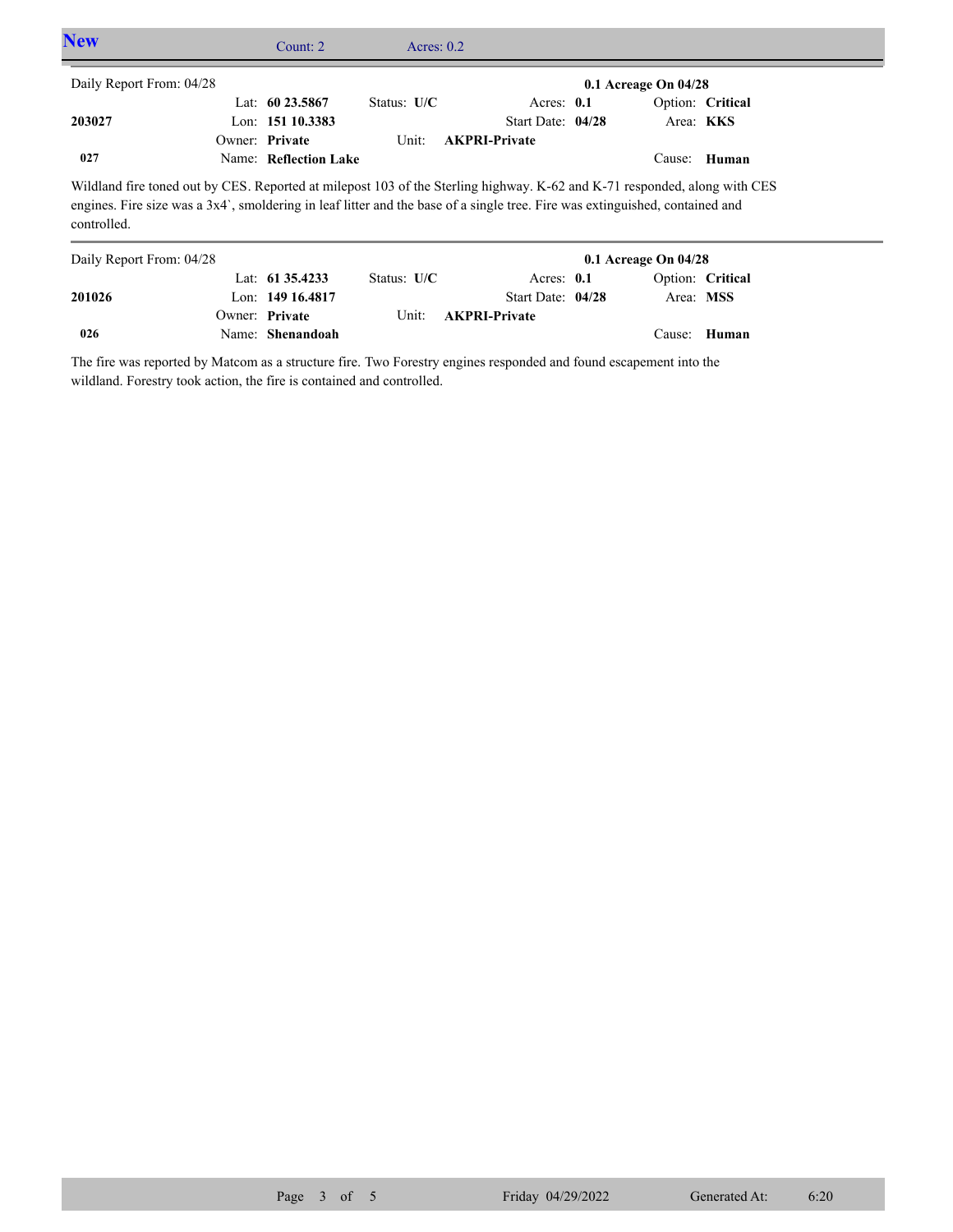| <b>Monitor</b> | `ount: 5 | Acres: 10,303.1 | Acreage Change: 610.2 |
|----------------|----------|-----------------|-----------------------|
|                |          |                 |                       |

**These fires are currently in monitor status. Monitoring schedules are based on defined timeframes, but are dependent on available resources, and weather conditions. When monitoring occurs, information will be updated.**

| Last Report: 04/27 |             |                      |             |                                                   |                 | 0.1 Acreage On 04/27 |                                  |
|--------------------|-------------|----------------------|-------------|---------------------------------------------------|-----------------|----------------------|----------------------------------|
|                    |             | Lat: $6029.0380$     | Status: U/C | Acres: 0.1                                        |                 |                      | Option: Critical                 |
| 203025             |             | Lon: 151 03.6370     |             | Start Date: 04/27                                 |                 | Area: KKS            |                                  |
|                    | Owner: City |                      | Unit:       | <b>AKAKS-Soldotna, City of</b>                    |                 |                      |                                  |
| 025                |             | Name: Soldotna Creek |             |                                                   |                 |                      | Cause: Human                     |
| Last Report: 04/27 |             |                      |             |                                                   |                 | 0.3 Acreage On 04/27 |                                  |
|                    |             | Lat: $61\,32.5267$   | Status: U/C | Acres: $0.3$                                      |                 |                      | Option: Critical                 |
| 201024             |             | Lon: $14904.6433$    |             | Start Date: 04/27                                 |                 | Area: MSS            |                                  |
|                    |             | Owner: Private       | Unit:       | <b>AKPRI-Private</b>                              |                 |                      |                                  |
| 024                |             | Name: Bodenburg      |             |                                                   |                 |                      | Cause: Human                     |
| Last Report: 04/27 |             |                      |             |                                                   |                 |                      | No Acreage Change Since 04/26    |
|                    |             | Lat: 60 29.0290      | Status: U/C | Acres: 0.1                                        |                 |                      | Option: Critical                 |
| 203021             |             | Lon: 151 03.4760     |             | Start Date: 04/26                                 |                 |                      | Area: KKS                        |
|                    | Owner: City |                      | Unit:       | <b>AKAKS-Soldotna, City of</b>                    |                 |                      |                                  |
| 021                |             | Name: Gummy Bear     |             |                                                   |                 | Cause:               | Human                            |
| Last Report: 04/26 |             |                      |             |                                                   |                 | 0.1 Acreage On 04/26 |                                  |
|                    |             | Lat: $61\,32.4100$   | Status: U/C | Acres: 0.1                                        |                 |                      | Option: Critical                 |
| 201019             |             | Lon: $14905.9800$    |             | Start Date: 04/26                                 |                 | Area: MSS            |                                  |
|                    |             | Owner: Private       | Unit:       | <b>AKPRI-Private</b>                              |                 |                      |                                  |
| 019                |             | Name: Doc Mc Kinley  |             |                                                   |                 | Cause:               | Human                            |
| Last Report: 04/26 |             |                      |             |                                                   |                 |                      | 609.7 Acreage Change Since 04/23 |
| PKS1               |             | Lat: 60 32.1500      | Status: U/U |                                                   | Acres: 10,302.5 |                      | Option: Limited                  |
| 204012             |             | Lon: $160\,54.7500$  |             | Start Date: 04/16                                 |                 |                      | Area: SWS                        |
| <b>PNPKS1</b>      |             | Owner: USFWS         | Unit:       | <b>AKYDR-Yukon Delta National Wildlife Refuge</b> |                 |                      |                                  |
| 012                |             | Name: Kwethluk       |             |                                                   |                 |                      | Cause: Undetermined              |